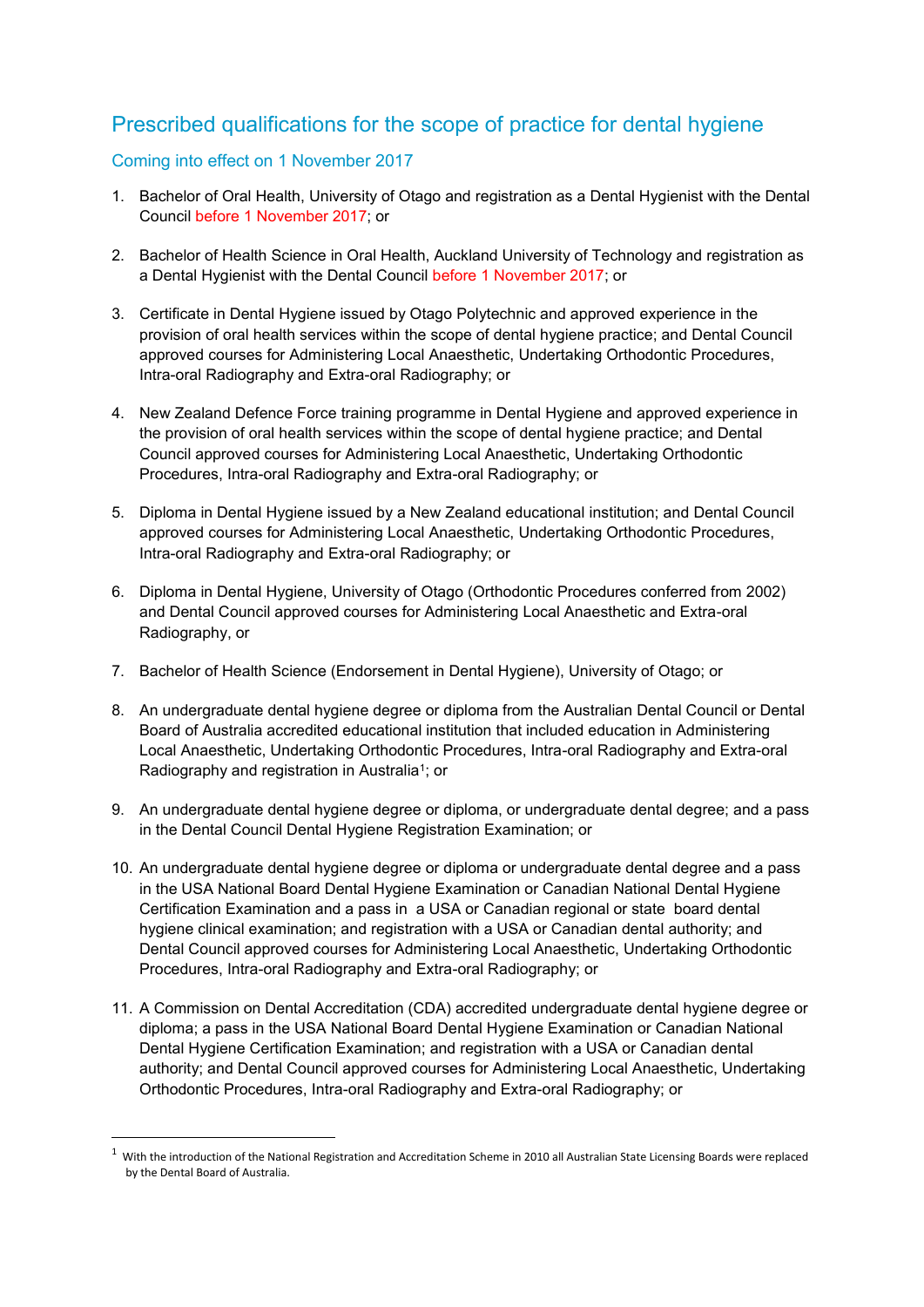- 12. A General Dental Council (GDC) accredited undergraduate dental hygiene degree or diploma from the United Kingdom; and registration with the GDC; and Dental Council approved courses for Administering Local Anaesthetic, Undertaking Orthodontic Procedures, Intra-oral Radiography and Extra-oral Radiography; or
- 13. A Certificate or Diploma in Dental Hygiene conferred by the GDC; and registration with the GDC; and Dental Council approved courses for Administering Local Anaesthetic, Undertaking Orthodontic Procedures, Intra-oral Radiography and Extra-oral Radiography.

### Prescribed qualifications for the scope of practice for dental therapy

#### Coming into effect on 1 November 2017

- 1. Bachelor of Oral Health, University of Otago and registration as a Dental Therapist with the Dental Council before 1 November 2017; or
- 2. Bachelor of Health Science in Oral Health, Auckland University of Technology and registration as a Dental Therapist with the Dental Council before 1 November 2017; or
- 3. Certificate in Dental Therapy or Certificate in Dental Nursing (issued by the Department of Health or a New Zealand educational institution) and approved experience in the provision of dental therapy services within the scope of dental therapy practice (including interpreting periapical and bitewing radiographs under the direction and supervision of a dentist who can attest to competency) and evidence of successful completion of Dental Council approved courses for Pulpotomies and Stainless Steel Crowns and Radiography and Diagnostic Radiography (or an exemption certificate for radiography issued by the New Zealand Medical Radiation Technologists Board (MRTB) current as at 18 September 2004); or
- 4. Diploma in Dental Therapy (issued by a New Zealand educational institution) and approved experience in the provision of dental therapy services within the scope of dental therapy practice (including interpreting periapical and bitewing radiographs under the direction and supervision of a dentist who can attest to competency) and evidence of successful completion of Dental Council approved courses for Pulpotomies and Stainless Steel Crowns and Radiography and Diagnostic Radiography (excluding a Diploma in Dental Therapy issued by University of Otago or an exemption certificate for radiography issued by the New Zealand Medical Radiation Technologists Board (MRTB) current as at 18 September 2004); or
- 5. Bachelor of Health Science (Endorsement in Dental Therapy), University of Otago; or
- 6. Undergraduate dental therapy degree or diploma from the Australian Dental Council or Dental Board of Australia accredited educational programme that included education in Pulpotomies, Stainless Steel Crowns, Radiography and Diagnostic Radiography and registration in Australia; or
- 7. Undergraduate dental therapy degree or diploma, or an undergraduate dental degree; and a pass in the Dental Council Dental Therapy Registration Examination.